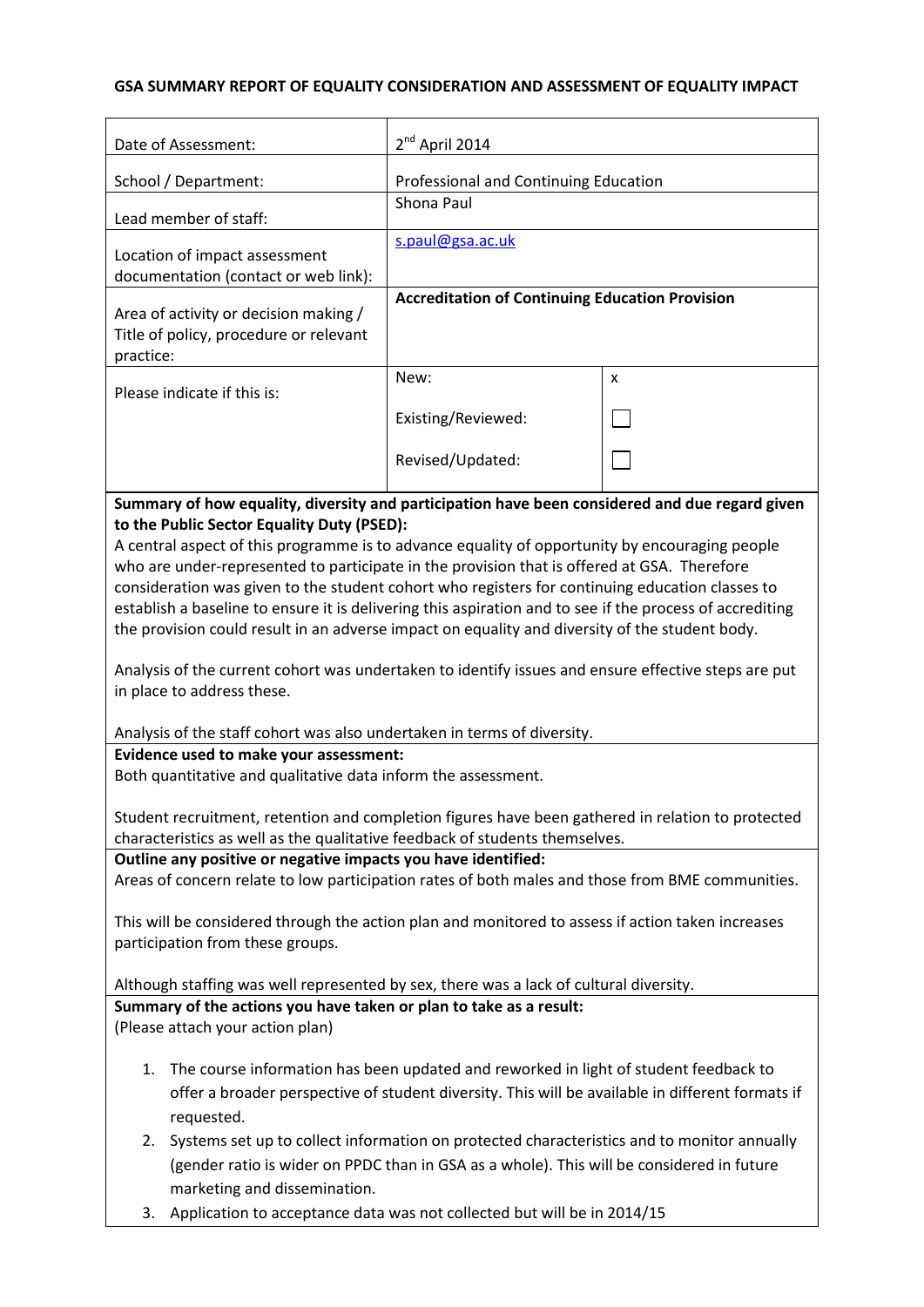- 4. Student feedback forms to be reworked to take account of equality issues.
- 5. Mechanisms put in place to collect qualitative feedback through focus groups at 2 points of the year are being introduced. (2 weeks after the course starts and towards the end of the course)
- 6. Annual review will take account of all of the above and inform the delivery for 2014/15.

## **Summary of what you anticipate will change as a result of your actions and where / when these will be reported and reviewed:**

Key points have been identified through the learner journey of the PPDC where there may be potential for disadvantage or barriers that inadvertently impact on the student. By collecting, collating and analysing data at each of these points and addressing where necessary, this will assure that we are taking a proactive and organised approach to the course in its entirety.

It is anticipated that any changes will remove barriers that are inadvertently put in place to discourage the participation of the 2 target groups within the learning opportunities that we offer.

We would hope to see an increase in the participation of both men and those from BME communities across our student cohort.

By considering and enhancing the diversity of the staff, we would also hope to provide positive role models to encourage diversity in participation in the visual arts.

Actions and impact will be monitored on an ongoing basis and reviewed as part of PMAR annually. **State how these changes will contribute to the delivery of GSA's equality outcomes:** Specifically these changes will address:

- 1. Equality Outcome 3 part time staff will participate in supporting the development and implementation of organisational priorities with particular regard to equality and diversity issues
- 2. Equality Outcome 6 increased proportion of staff from ethnic and cultural backgrounds contributing to teaching
- 3. Equality Outcome 8 increase number of BME groups studying at GSA

#### **The outcome of your assessment:**

| No action $-$ no potential adverse impact                          |  |
|--------------------------------------------------------------------|--|
| Amendments or changes to remove barriers / promote positive impact |  |
| Proceed with awareness of adverse impact                           |  |

#### **Sign-off, authorisation and publishing:**

| <b>Review Lead</b> |                                               |
|--------------------|-----------------------------------------------|
| Name               |                                               |
|                    | Shona Paul                                    |
| Position           |                                               |
|                    | Head of Professional and Continuing Education |
| Signature          |                                               |
|                    | Shona Paul                                    |
| Date               |                                               |
|                    | April 2014                                    |